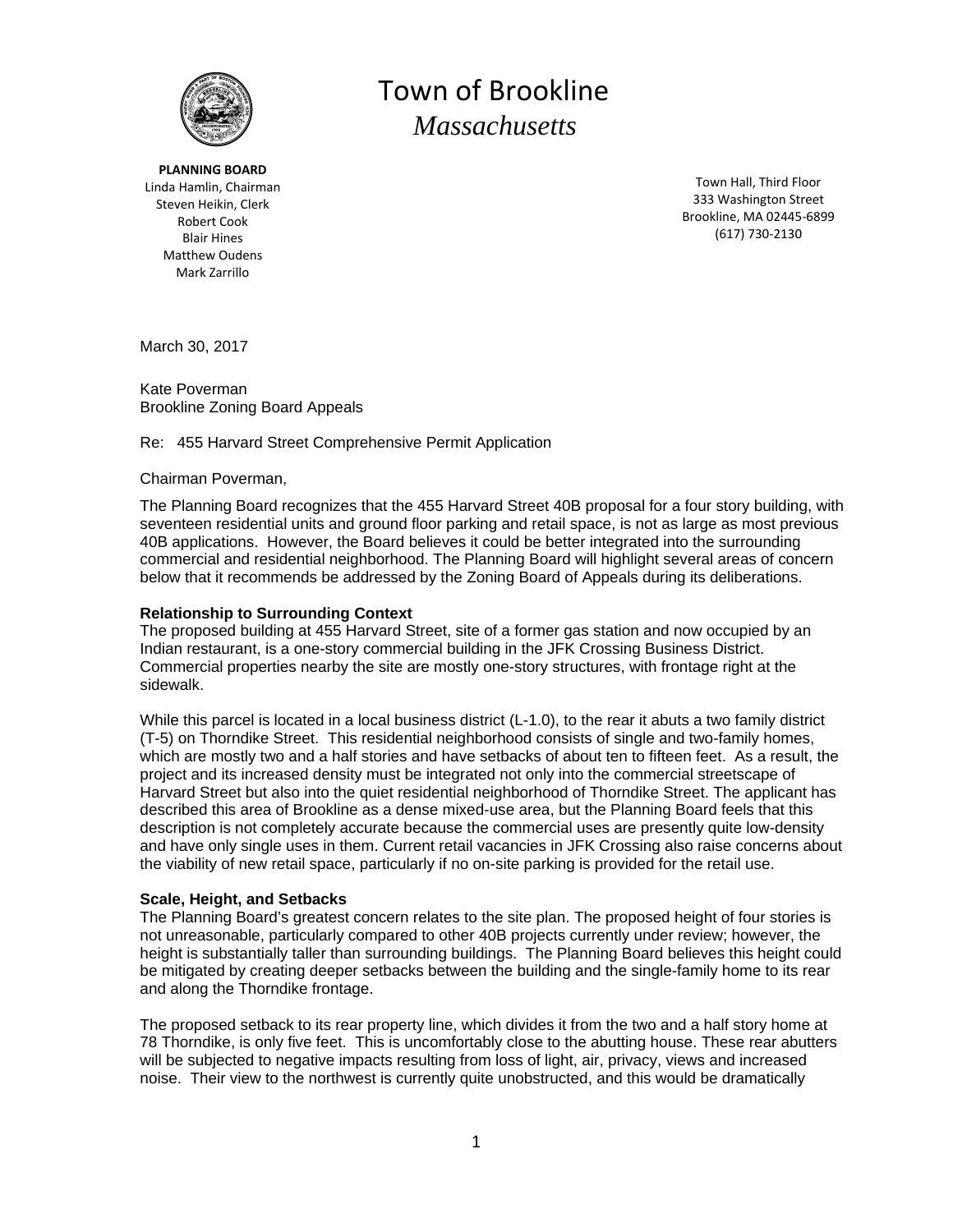reduced because of the closeness of the façade of the proposed building. The Planning Board strongly recommends a deeper setback here, as well as a vegetative buffer for screening. The building's setback on Thorndike Street should also be increased to align with the average setback of the homes on Thorndike Street. *A site plan showing the abutting structure at 78 Thorndike, a dimension for its setback to the property lines and the setbacks of other homes on both sides of Thorndike Street should be provided.* 

The proposed limited rear setback not only creates impacts for the abutter, but also does not allow enough room to create usable open space at ground level for the enjoyment of the residents, or to provide significant landscaping for screening. Increasing this setback would address these issues.

Another setback issue which should be evaluated is the Harvard Street setback at the intersection of Harvard and Thorndike Streets which might impede the visibility of cars turning onto Harvard Street. Due to the less than ninety degree angle at this intersection, a building that extends to the property edge will inhibit visibility for drivers and pedestrians. While the applicant's traffic study by Vanasse and Associates considered sight lines from the proposed garage exit onto Thorndike Street, it did not include any analysis of sight lines for cars turning from Thorndike onto Harvard Street. *The Planning Board believes that this additional analysis should be requested to ensure the safety of vehicles and pedestrians at this corner.* 

### **Massing, Architectural Elements, and Materials**

The Planning Board recommends that the architect incorporate materials from the residential neighborhood to enhance the architectural transition. The materials should draw from details of the surrounding neighborhood. At the property line shared with the abutter at 78 Thorndike, the Planning Board recommends more articulation to the façade so that the neighbor is not facing an unrelenting brick wall. The façade facing Thorndike Street should be more residential in character than the one facing Harvard Street.

The Planning Board suggests the following design changes:

- Relocate heavy cornice on top floor to top of third floor above brick portion of the building
- Increase set back of top floor and reduce size of the decks
- Relocate stair on top floor inboard
- Increase the rear setback and provide usable open space for residents at ground level
- Increase setback on Thorndike Street
- Consider relocating residential entry to Thorndike Street

### **Parking, Circulation and Access**

This seventeen unit building with retail uses on the ground floor will provide twelve parking spaces (5 stacker spaces for a total of ten spaces, one regular space, and one handicap space), at ground level under the building. *The plans and accompanying tables have some inconsistencies in the number of spaces to be provided and this should be corrected.* Under zoning, 43 spaces would be required for the proposed residential and retail use. While the Planning Board is generally supportive of reduced parking ratios, particularly in areas well-served by transit, they are concerned about the limited parking proposed, especially for the retail use where none is provided. Customers will be expected to find on-street parking which is limited, and this is likely to cause parkers to spill over onto the residential streets. Also, if nearby parking is hard to find, the viability of the retail space may be affected. Most importantly, the Board is concerned that tenants of the affordable units may find the cost of the on-site parking spaces prohibitive.

 Access to the site is being moved from Harvard Street to Thorndike Street. While the applicant believes that the elimination of the existing curb cuts on Harvard is an improvement over current conditions, all traffic entering and exiting the site will now be directed to Thorndike Street, a residential side street. While there are existing curb cuts on Thorndike, they are currently fenced off and not